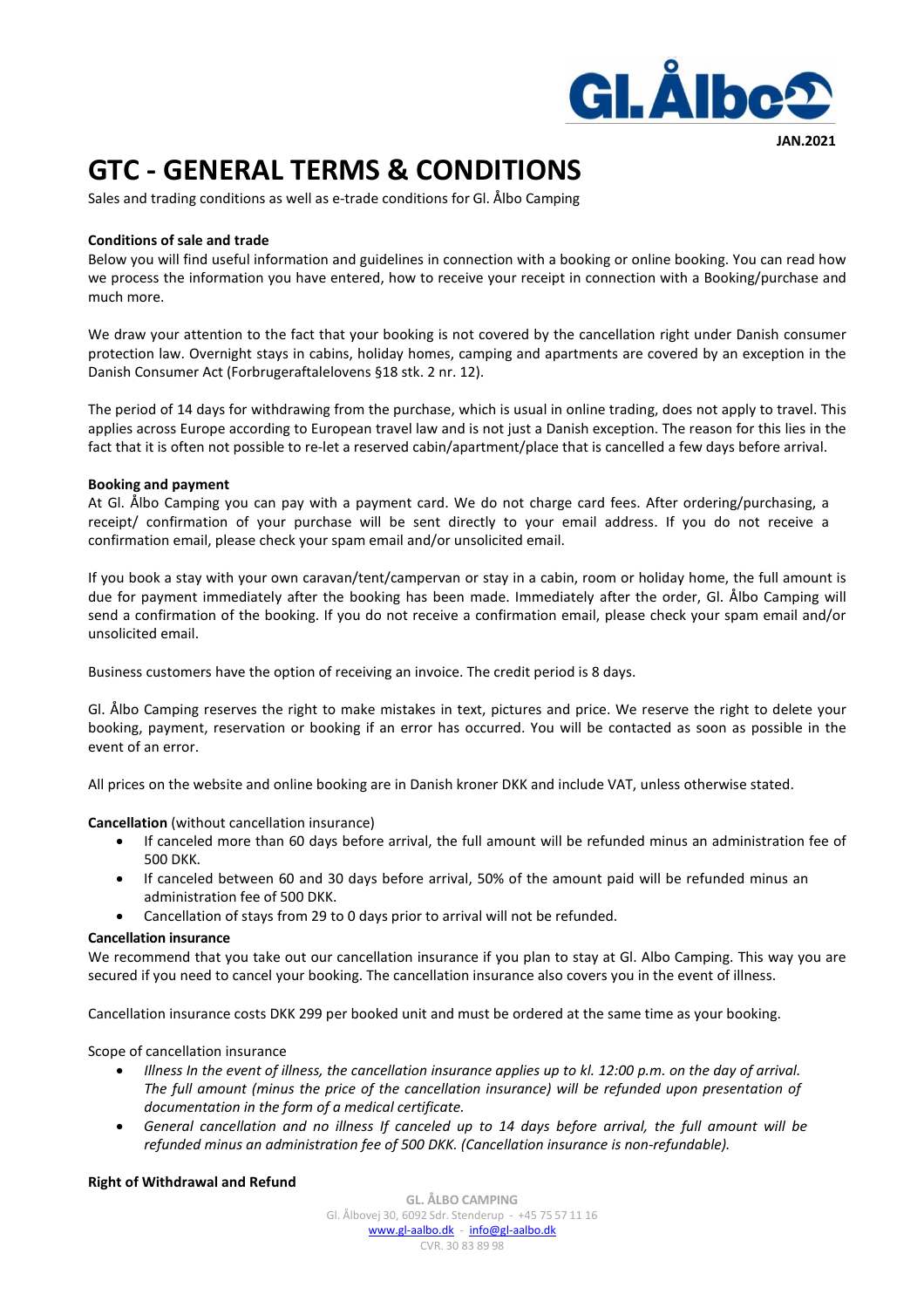

We would like to point out that your booking does not fall under the provisions of the Consumer Contracts Act on the right of withdrawal. The sale of accommodation (huts, holiday homes, camping, etc.) is subject to a special exemption in the Consumer Contracts Act, Section 18 Paragraph 2 No. 12. The booking made is therefore not covered by a 14-day right of withdrawal.

**Dog**

Dogs are welcome on the campsite, in our cabins, etc. If you have a dog in our cabins or bring them to other rental units, a cleaning fee will be charged. Note that dogs must be aired outside the yard and leftovers removed immediately.

## **Arrival and Departure (Check-in and Check-out):**

Camping:

- Arrival from 03:00pm.
- Departure no later than 11:00am.
- Specific pitches cannot be guaranteed, but of course we will do our best to accommodate and fulfill your requests.

Holiday Home:

- Arrival from 03:00pm.
- Departure no later than 10:00am.
- Luxury and standard cabins:
	- Arrival from 03:00pm.
	- Departure no later than 11:00am.

Rooms:

- Arrival from 03:00pm.
- Departure no later than 11:00am.

## **Smoking**

All cabins, rooms and cottages are non-smoking. A cleaning fee of 1,500 DKK will be charged for violations.

*Smoking in general: consider outdoor common areas and remember that cigarette butts belong in the bin.*

## **Guest responsibility**

Renters of cabins, rooms and holiday homes are fully responsible for the furniture in the rental unit. Defects and damage caused by the tenant will be repaired upon departure. The person who concluded the rental agreement is also liable for damage caused by other residents and guests on the rental agreement. Cabins, rooms and holiday homes may be occupied, booked and paid for by the maximum number of people specified in the price list.

## **Liability and Risk of Rental Equipment**

For rental equipment, including boats, SUP, diving gear and other equipment, the renter must fill out separate documents regarding liability and risk.

## **Gift cards**

Gift cards will not be exchanged for cash and are non-refundable.

Gift cards from our gift card portal can be reserved/booked physically at the campsite, by phone and used in our online booking.

A gift card for Gl. Ålbo Camping is a bearer certificate and can be equated with banknotes and coins. This means that if it is lost or otherwise lost, it cannot be replaced. It is therefore always the person in possession of the gift card who can redeem it. If you experience any problems or lose your gift card, please contact us. Then we will of course try to help you as best we can.

# *Right of withdrawal for gift cards*

Purchasing a gift card, cf. The Danish Consumer Act involves a right of withdrawal of 14 days from the moment you have received an order confirmation from the provider of the gift card portal by e-mail.

## *Gift Card Redemption*

When redeeming, bring a copy of the gift card in the form it was received: physical printed version, email, or SMS. Gl.

**GL. ÅLBO CAMPING** Gl. Ålbovej 30, 6092 Sdr. Stenderup - +45 75 57 11 16 [www.gl-aalbo.dk](http://www.gl-aalbo.dk/) - [info@gl-aalbo.dk](mailto:info@gl-aalbo.dk) CVR. 30 83 89 98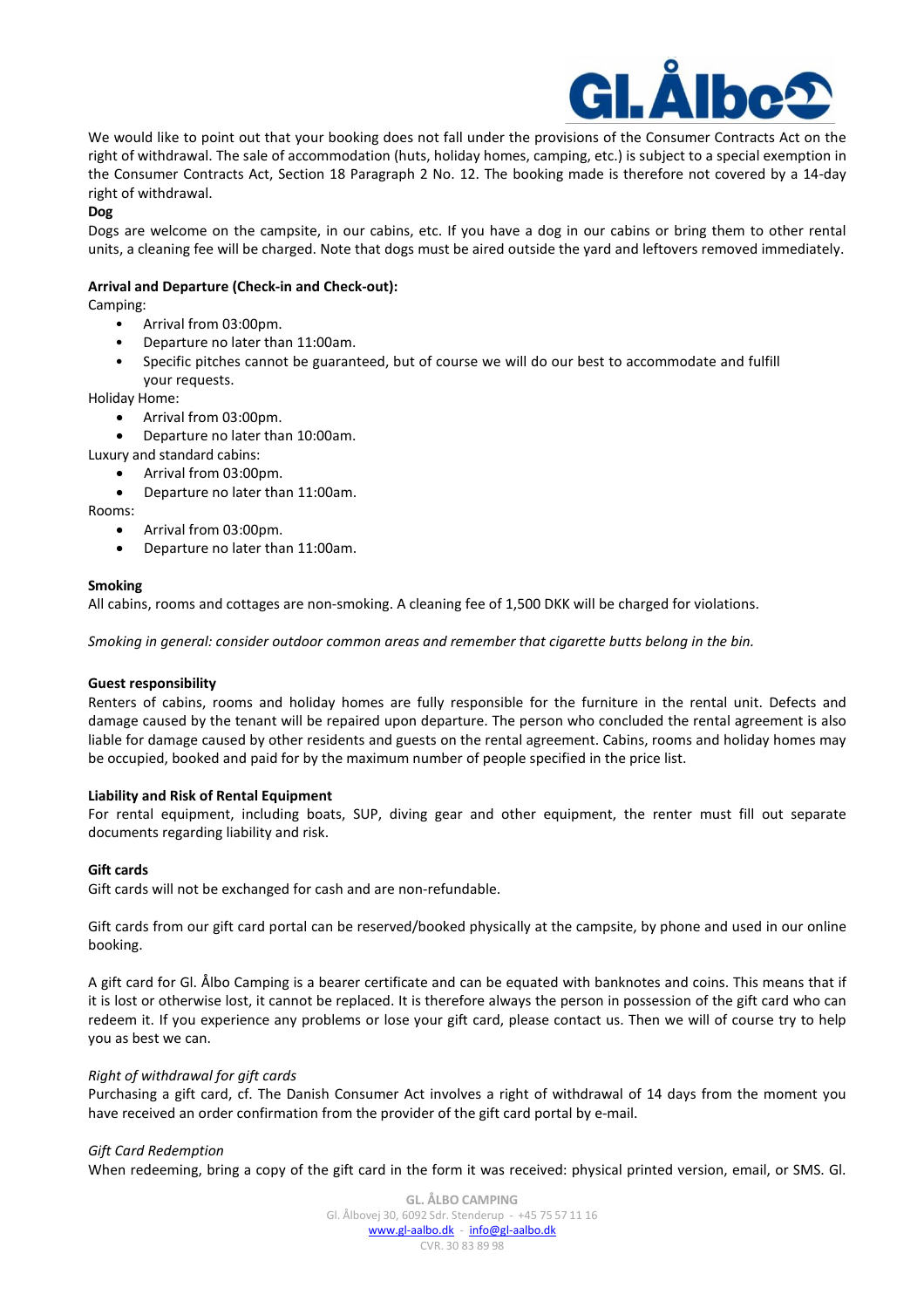

Ålbo Camping writes down the gift card's unique code or scans the unique QR code, whereby the redeemed gift card is registered as redeemed.

## *Gift card validity*

Gift cards are valid for 3 years from the date of issue. It will always be clear when it expires.

## **Complaints**

At Gl. At Ålbo Camping we will do everything to make your stay extra special. However, errors can always occur. If you as a guest are dissatisfied with things, you must contact the reception as soon as possible. Should a rental unit not be adequately cleaned, or should the rental unit that we have overlooked become damaged, you must contact reception immediately upon arrival to have the defect rectified. Complaints about, for example, cleaning that is only carried out on departure will not be dealt with.

Gl. Ålbo Camping cannot be held responsible for the appearance of animals and insects as the location is in a natural and coastal area.

If you want to complain after your return, you can send us an email to info@gl-aalbo.dk no later than 7 days after your departure.

In case of disagreement, a possible lawsuit will be brought before the court in Kolding and the cases will have to be decided according to Danish law.

## **Prices and Discounts**

The prices at Gl. Ålbo Camping are index regulated and adjusted on an ongoing basis. The current prices can be found on our website. We reserve the right to rescind a rental agreement due to typing and/or typographical errors. Discounts cannot be combined.

## **Force Majeure and Similar Conditions**

If the execution of the rental agreement is not possible due to force majeure or similar circumstances such as war, riots, natural disasters, oil and petrol rationing, pollution disasters, epidemics, pandemics, suspension of foreign exchange trading, unusual weather conditions, drought, floods, border closures, traffic obstructions, strikes, lockouts and the like , which were not foreseeable when the rental agreement was concluded, becomes impossible or considerably more difficult, Gl. Ålbo Camping is entitled to withdraw from the rental agreement and cannot be held liable for this.

In such cases, Gl. Ålbo Camping is obliged to inform the tenant of this as soon as possible. The renter will not be reimbursed for the amounts paid. However, the renter will receive a credit for the amount paid. The credit can be used towards the purchase of a new stay within a period of 3 years.

## **Personal Data Policy**

## **Privacy**

Gl. Ålbo Camping is responsible for the data in accordance with data protection legislation. Inquiries about data protection are in to be made in writing to info@gl-aalbo.dk.

Gl. Ålbo Camping processes the personal data that the tenant provides in connection with the booking, as it is necessary to complete a booking and thus also to be able to fulfil the rental agreement and other obligations arising from the between Gl. Ålbo Camping and tenants. As a tenant, you have the right to object to the processing of your personal data for these purposes at any time.

Gl. Ålbo Camping will pass on the relevant information contained in this agreement to partners (e.g. cleaning companies, credit card companies, insurance companies and authorities) to the extent necessary to complete the rental, calculate the correct and secure payment or to the extent necessary in accordance with the respective applicable legislation is required.

Gl. Ålbo Camping only transfers personal data to countries outside the EU / EEA to the extent necessary and only if there are adequate guarantees for an adequate level of protection in accordance with the applicable legislation.